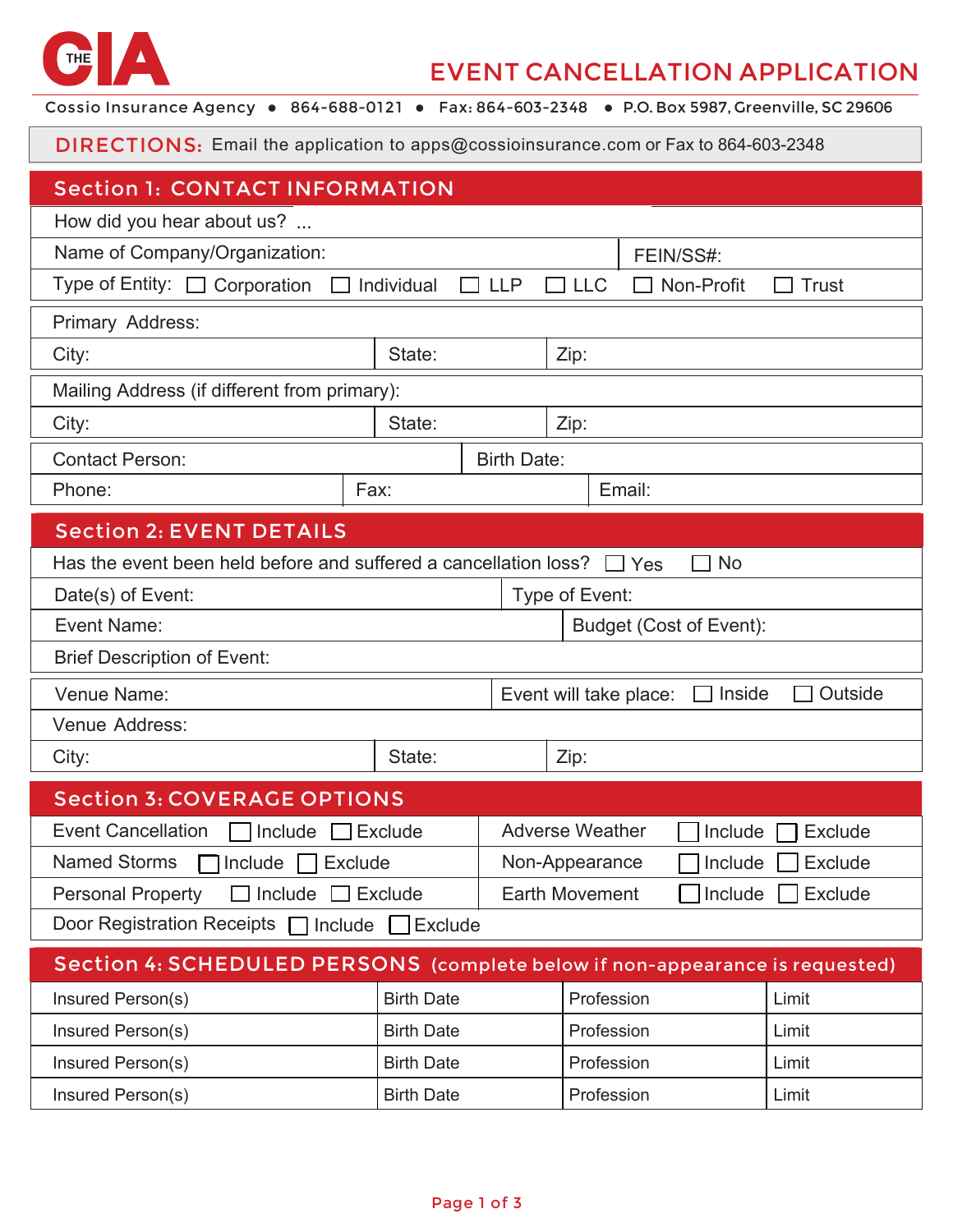

# SIGNATURE PAGE

Cossio Insurance Agency • 864-688-0121 • Fax: 864-603-2348 • P.O. Box 5987, Greenville, SC 29606

#### Section 4: Cyber Liability

- 1. Do you process payment cards? □ Yes □ No
- 2. Estimated annual number of payment card transactions

#### S ection 5: Warranty

(Applies to all parts of this application and attachments submitted)

It is hereby understood and agreed that if insurance is issued by virtue of completing this application and any applicable supplemental applications, the Insurance is only issued on the reliance on the applicant's warranty of answers to the questions above and on any such supplemental applications. If, at the time a certificate/policy is issued and ANY OF THE ABOVE WARRANTIES IS IN ANY RESPECT INCORRECT, INCLUDING CLAIMS OR GROSS RECEIPTS, THE COVERAGE AFFORDED UNDER THE CERTIFICATE/POLICY shall, without notice to the applicant, immediately and automatically cease, & the certificate/policy shall BECOME NULL AND VOID. Warranties will survive a certificate/policy if issued.

| <b>Section 6: Signature</b>        |        |       |  |  |  |  |
|------------------------------------|--------|-------|--|--|--|--|
| <b>Print Name of Applicant</b>     | Title: |       |  |  |  |  |
| Signature of Applicant (Mandatory) |        | Date: |  |  |  |  |